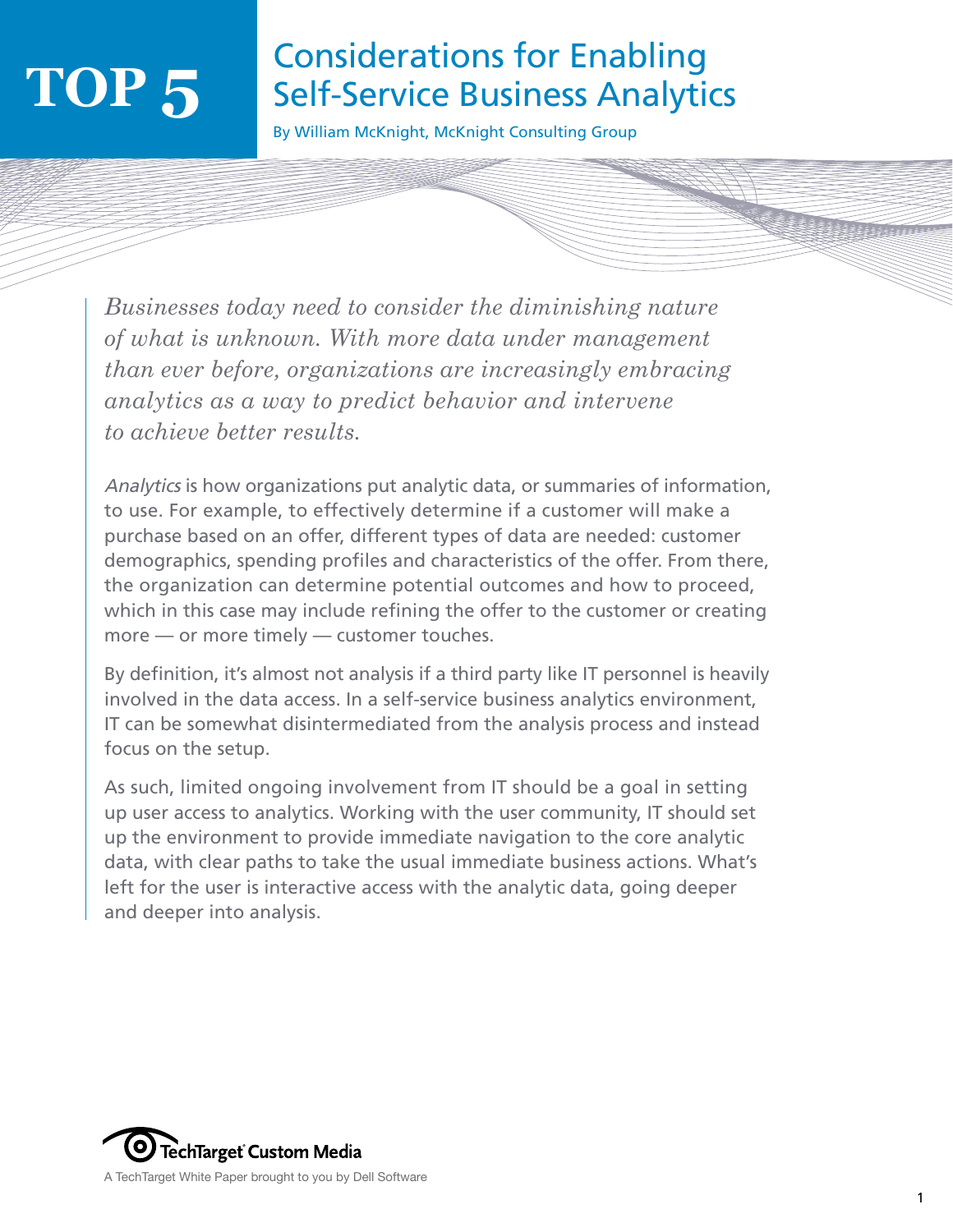## Considerations for Enabling Self-Service Business Analytics

By William McKnight, McKnight Consulting Group

While few would argue with the notion of self-service business analytics, it takes considerable discipline, tactics and software to make it happen. Setting up the self-service business analytics environment requires special consideration of many factors. The following are the top five:

#### **Consideration #1. Complexity of the Data Environment**

 The possibilities for information architecture are endless. There is no "one size fits all" in terms of architecture from company to company. Nor is there a "one size fits all" platform for data. It is likely that, one way or another, numerous data structures will store most of a company's analytics data, with a total many times that for all of its data. It is important to be able to access the entire data environment and not limit access to any data.

 Information architecture is built from the ground up, with workloads being separated into their correct platforms and tied together by architecture elements. These architecture elements include data integration, data virtualization and master data management, as well as human components of data governance and program governance.

 Agility is fused into architectures when users leverage what is in place for new requirements. It may extend an existing data store or two with more information for the requirement. Or it may flow data from a source into a new data store.

 Take, for example, the possibilities for post-operational analytic data stores. There are relational row-based data warehouses, data warehouse appliances, in-memory-based data appliances that also serve as operational stores, columnar databases and Hadoop. There are also combinations of these, such as hybrid relational/columnar database management systems and appliances that are columnar. Most have validity in modern organizations attempting to make information into a data asset.

 Data will be unconstrained in its movements to platforms. A self-service business analytics solution must be pervasive enough to deal with the myriad technological bases in which analytics data may reside.



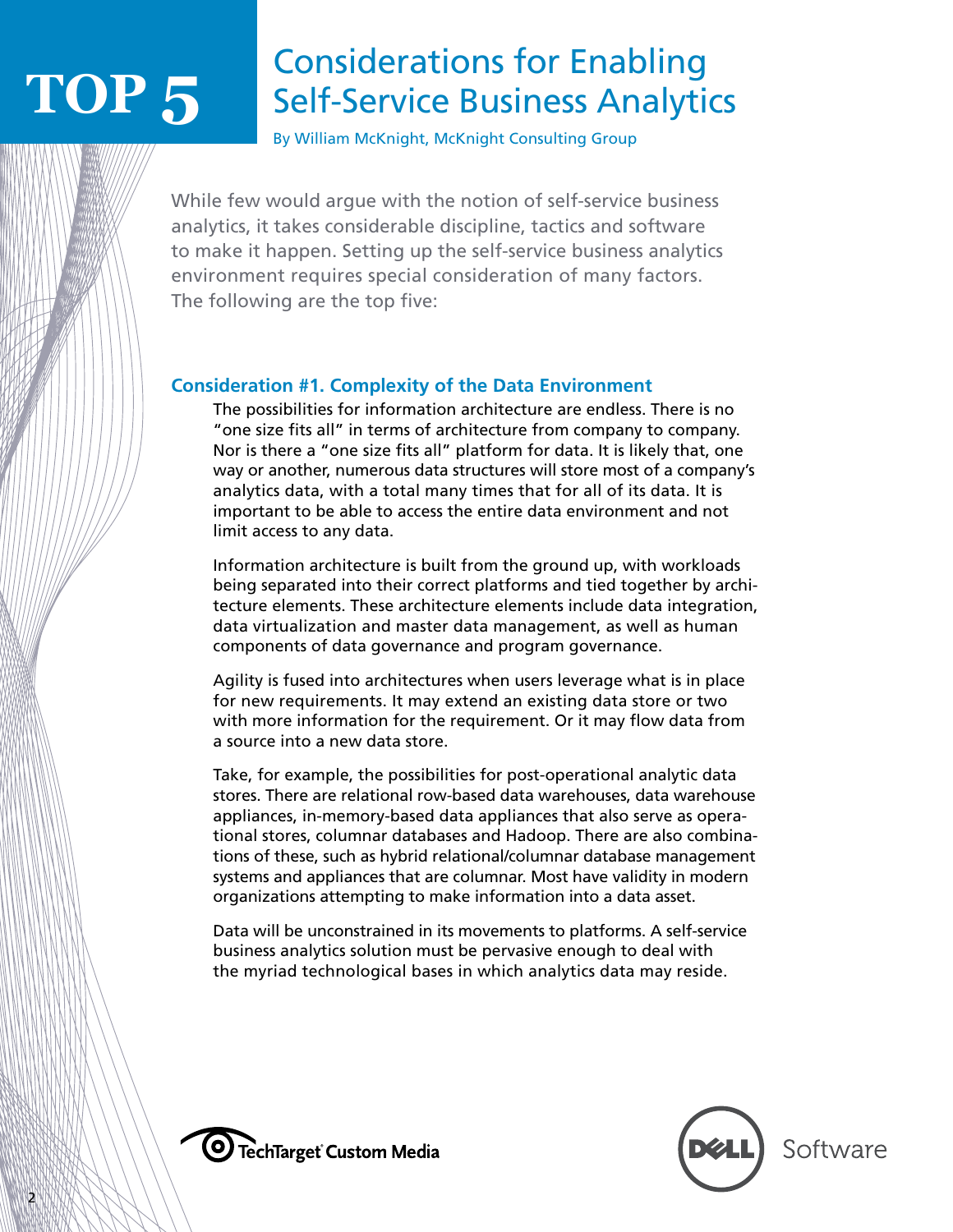## Considerations for Enabling Self-Service Business Analytics

By William McKnight, McKnight Consulting Group

#### **Consideration #2: Data Virtualization**

 Since data will, by necessity, be spread throughout the organization into heterogeneous data stores, the allocation of data to a platform will be ideal for the *majority* of its usage. It will not be perfect for all uses, however.

 Data virtualization is the only bird's-eye view into the entire data ecosystem (structured/unstructured), with access to all of the data stores that have been identified to the virtualization tool, including NoSQL stores and cloud-managed stores.

 Data virtualization is used primarily for providing integrated data access. It provides a means to extend the data warehouse into a virtual concept, as opposed to a single physical database. Data virtualization helps organizations deal with data mart sprawl by treating the enterprise as the unit of access instead of the independent marts.

 Data virtualization is key to self-service business analytics. It brings value to the seams of the enterprise — those gaps between the data warehouses, data marts, operational databases, master data hubs, big data hubs and query tools. As such, its functionality in various areas needs to be considered in enabling self-service business analytics. This includes the data stores it can access, its intelligence in determining data for its cache, the optimizer's ability to manage the multiple optimizers of the data stores, user and security management capabilities, load balancing and its user interface.

#### **Consideration #3: Data Governance**

 Data governance involves how data should be sourced, cleansed, managed, distributed and used. There is a clamor for a workable approach.

 It's seldom that companies do not want to do data governance with their data projects. But it can be hard to start and get involved in data governance. Data quality, metadata and security are brokered by effective data governance organizations. Data governance input over interim and final forms of data is imperative as well.

 Trust in the data accelerates business analytics, and that trust comes from sound data governance practices. This is essential for a self-service business analytics program.



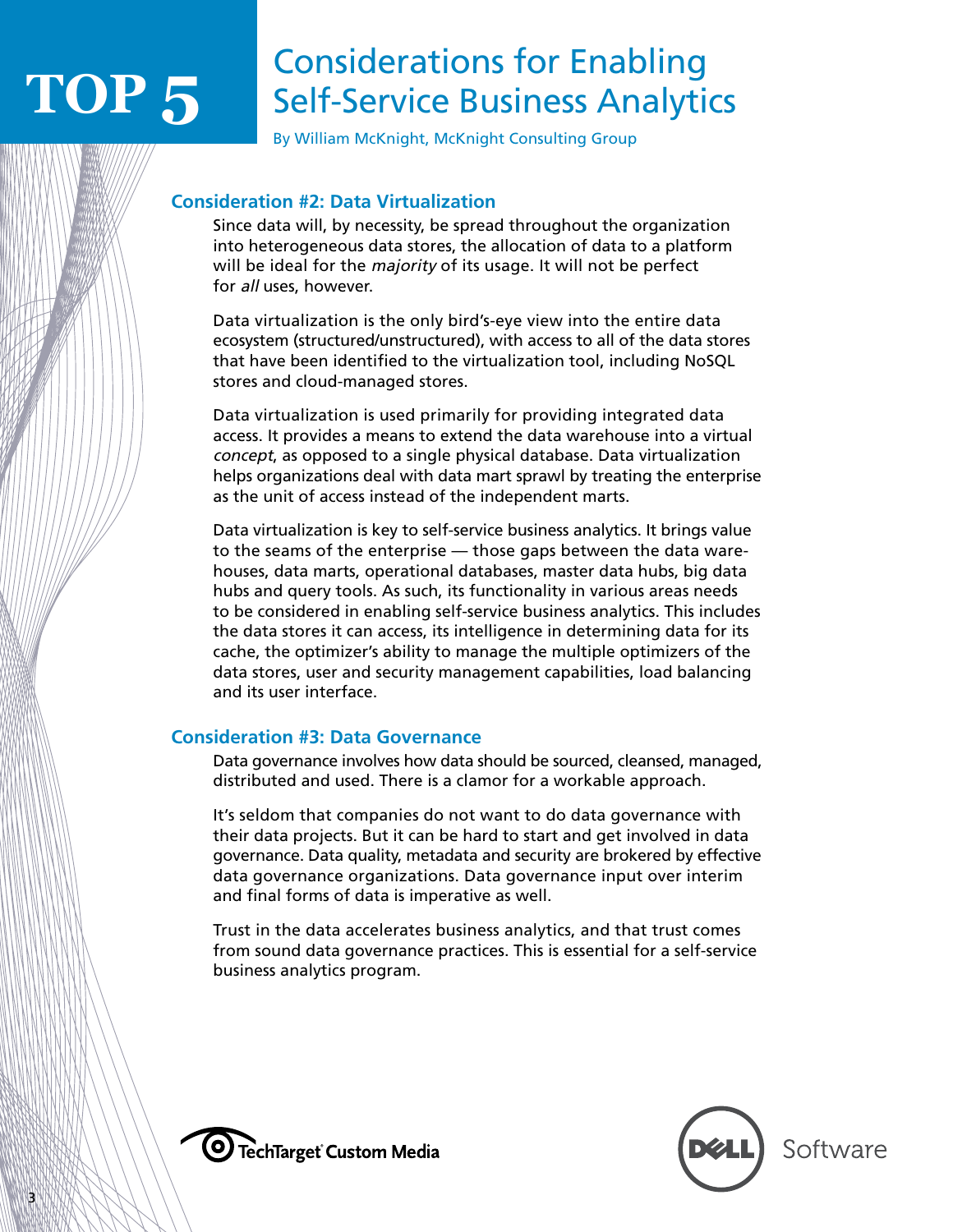## Considerations for Enabling Self-Service Business Analytics

By William McKnight, McKnight Consulting Group

#### **Consideration #4: Collaboration Functions**

 Elements of collaboration include an embedded discussion forum or a workflow component that makes it easy and delay-free for the user community to cooperate and partner to reach business conclusions. It includes star ratings, simple comments, interactivity, interfaces to internal social networks, unstructured data, security and bookmarks.

 Among the elements of good collaboration are commenting, annotation, discussions, report approval workflow and prompts to action. Collaborative features should be considered essential in any self-service business analytics program accessing the information management stores.

#### **Consideration #5: Time to Value**

 Performance is important, but it must be delivered quickly. There is an obstacle that keeps many a user away from the data, and that has to do with the time it takes to deliver projects on target to user need.

 Despite good requirements gathering, the best feedback comes in the form of reviewing actual work that you are calling somewhat complete, which has led many to Agile methodologies.

 Tools like the Toad Business Intelligence (BI) Suite can cut your time to market, in agile fashion, for business analytics.

 To achieve self-service business analytics, you need a solid foundation and solid processes. If you do not take into account these considerations, it is mere re-labeling of "no service" business analytics and does not foster and maintain a healthy relationship with the user community and healthy exploitation of the data produced in the systems.

#### **Toad Business Intelligence Suite for Self-Service Business Analytics**

Self-service business analytics is a mentality, not a set of tools but there are tools that support this notion of self-service better than others. These tools attack a very important component of the long-term cost of analytics: the cost of IT having to continue to do everything post-production.

There are a few areas that signify self-service business analytics tools that work best with a user self-service mind-set. These are exemplified in the Toad BI Suite.